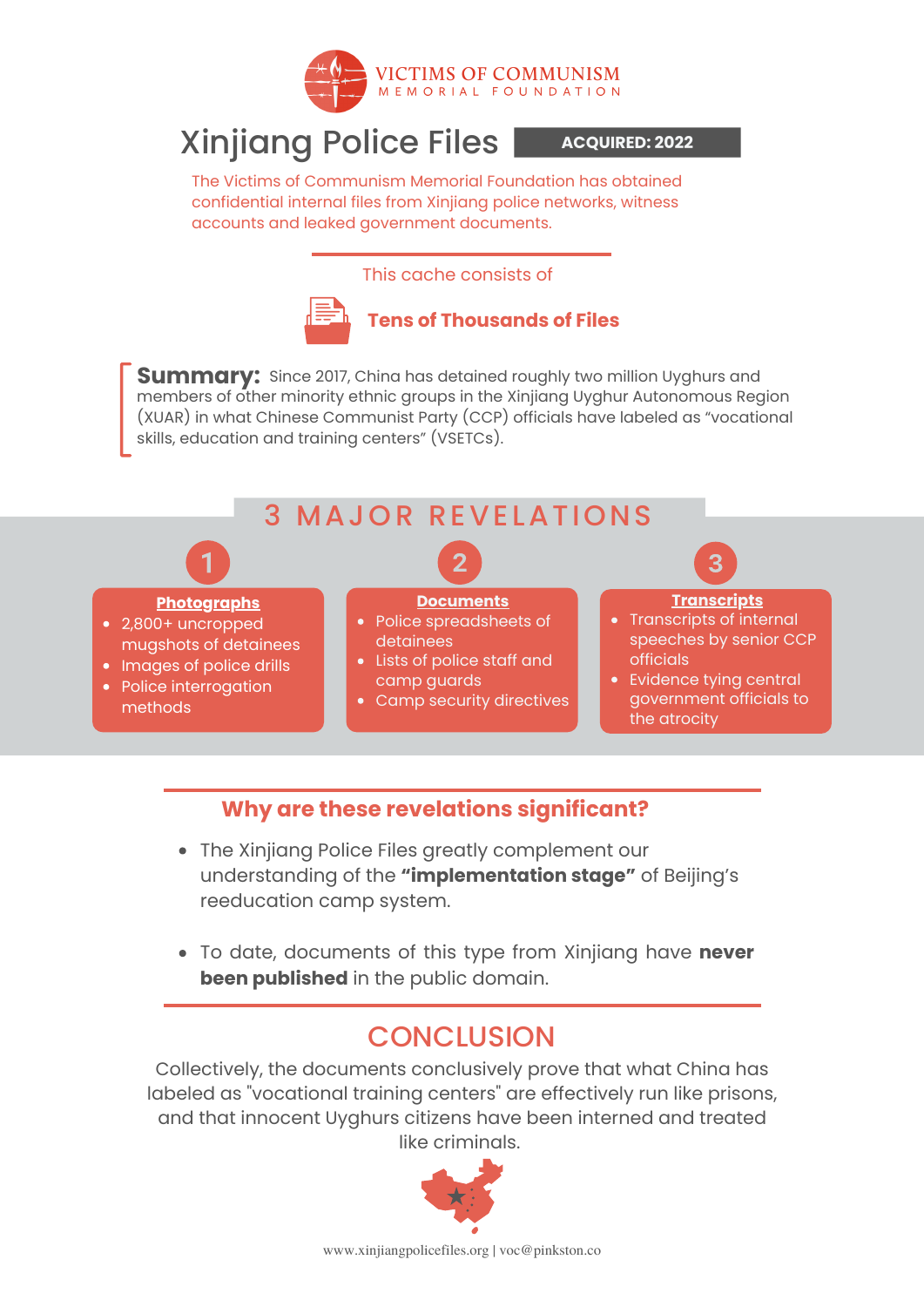

### 2,800 + uncropped portraits have been released of persons who have been detained...

...The evidence derived from these images demonstrates the **arbitrary** nature with which Uyghurs are labeled as **dangerous** or "**extremist**" and **targeted** for detention, internment and possibly imprisonment.

#### **These images align with Uyghur testimonies:**

- 'Iman' (pseudonym), a Uyghur returnee to China, reveals that he was **hooded and handcuffed** because he had been a student in the U.S.
- Omir Bekali reveals that he was arrested by five officers upon his return, was handcuffed, hooded and placed in a prison cell with thirteen young Uyghur men.



### A large set of images from within the camps have been leaked...

- Photos of detainees **forced to watch propaganda** while being **threatened** by guards with large clubs.
- Photos of SWAT teams conducting **anti-escape drills** from the internment camps.
- Photos of detainees being **interrogated** while placed in a **"Tiger Chair."**
- Photos of guards performing **forced medical injections** on handcuffed detainees.
- **Satellite images** confirming that camp construction began in 2017 and features four large buildings and a high surrounding wall with three exterior **watchtowers**. The camp is guarded by hundreds of police, including **heavily armed "Special Police Units."**



www.xinjiangpolicefiles.org | voc@pinkston.co